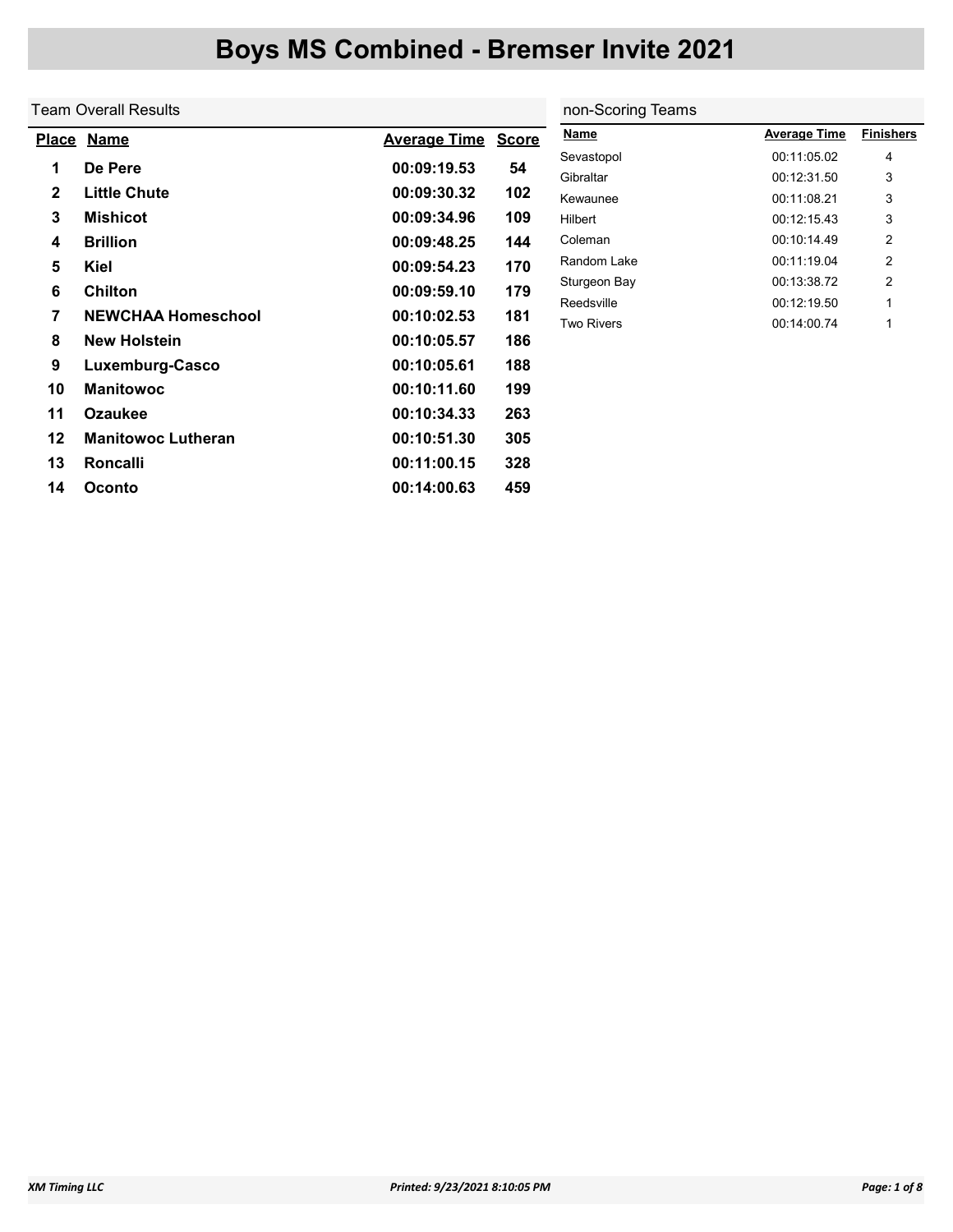Team Results

|              | <b>Place Team Name</b> | <b>Average Time</b>     | # of Finishers Team Score |                           |             |                  |                |
|--------------|------------------------|-------------------------|---------------------------|---------------------------|-------------|------------------|----------------|
| 1            | De Pere                |                         |                           |                           | 00:09:19.53 | 16               | 54             |
|              | <b>Team Position</b>   | <b>Overall Position</b> | Bib#                      | Name                      |             | <b>Chip Time</b> | <b>Score</b>   |
|              | 1                      | 7                       | 347                       | <b>Gavin Zimmerman</b>    |             | 00:09:15.49      | $\overline{7}$ |
|              | $\mathbf 2$            | 8                       | 340                       | Noah Maniscalco           |             | 00:09:15.91      | 8              |
|              | 3                      | 10                      | 348                       | <b>Max Zimmerman</b>      |             | 00:09:17.44      | 10             |
|              | 4                      | 12                      | 328                       | <b>Cooper Anderson</b>    |             | 00:09:19.05      | 12             |
|              | 5                      | 17                      | 334                       | <b>Chase Deshazer</b>     |             | 00:09:29.77      | 17             |
|              | 6                      | 21                      | 336                       | Gabe Hansen               |             | 00:09:34.65      | (21)           |
|              | $\overline{7}$         | 24                      | 338                       | Will Krueger              |             | 00:09:37.15      | (24)           |
| $\mathbf{2}$ | <b>Little Chute</b>    |                         |                           |                           | 00:09:30.32 | 11               | 102            |
|              | <b>Team Position</b>   | <b>Overall Position</b> | Bib#                      | Name                      |             | <b>Chip Time</b> | <b>Score</b>   |
|              | 1                      | 1                       | 543                       | <b>Ben Toeppler</b>       |             | 00:08:36.56      | 1              |
|              | $\mathbf 2$            | 13                      | 544                       | Ryan Trzebiatowski        |             | 00:09:23.74      | 13             |
|              | 3                      | 18                      | 541                       | <b>Braiden Stein</b>      |             | 00:09:30.36      | 18             |
|              | 4                      | 20                      | 535                       | <b>Tyler Hietpas</b>      |             | 00:09:34.59      | 20             |
|              | 5                      | 56                      | 538                       | <b>Ben Pollak</b>         |             | 00:10:26.36      | 50             |
|              | 6                      | 59                      | 537                       | Jacob Nelson              |             | 00:10:29.17      | (52)           |
|              | $\overline{7}$         | 95                      | 542                       | Mason Stein               |             | 00:11:17.64      | (75)           |
| 3            | <b>Mishicot</b>        |                         |                           |                           | 00:09:34.96 | 17               | 109            |
|              | <b>Team Position</b>   | <b>Overall Position</b> | Bib#                      | <b>Name</b>               |             | <b>Chip Time</b> | <b>Score</b>   |
|              | $\mathbf{1}$           | 5                       | 724                       | <b>Greyson Armbruster</b> |             | 00:09:06.79      | 5              |
|              | $\mathbf 2$            | 15                      | 732                       | <b>Blake Kozlowski</b>    |             | 00:09:27.82      | 15             |
|              | 3                      | 27                      | 735                       | <b>Owen Schacht</b>       |             | 00:09:42.35      | 27             |
|              | 4                      | 29                      | 736                       | <b>Aiden Schanilec</b>    |             | 00:09:46.23      | 29             |
|              | 5                      | 34                      | 740                       | <b>Michael Wendricks</b>  |             | 00:09:51.59      | 33             |
|              | 6                      | 43                      | 726                       | <b>Benjamin Brice</b>     |             | 00:10:06.56      | (40)           |
|              | $\overline{7}$         | 50                      | 731                       | Karson Kowalski           |             | 00:10:15.91      | (44)           |
| 4            | <b>Brillion</b>        |                         |                           |                           | 00:09:48.25 | 8                | 144            |
|              | <b>Team Position</b>   | <b>Overall Position</b> | Bib#                      | <b>Name</b>               |             | <b>Chip Time</b> | <b>Score</b>   |
|              | 1                      | 3                       | 175                       | lan Calaway               |             | 00:08:52.39      | 3              |
|              | 2                      | 6                       | 180                       | <b>McCormick Zutz</b>     |             | 00:09:13.73      | 6              |
|              | 3                      | 42                      | 174                       | James Bartel              |             | 00:10:06.32      | 39             |
|              | 4                      | 51                      | 176                       | <b>Connor Holly</b>       |             | 00:10:20.24      | 45             |
|              | 5                      | 57                      | 181                       | <b>Reid Zutz</b>          |             | 00:10:28.55      | 51             |
|              | 6                      | 60                      | 177                       | Isaiah Kempen             |             | 00:10:33.06      | (53)           |
|              | $\overline{7}$         | 72                      | 178                       | Jaxon Lisowe              |             | 00:10:50.64      | (61)           |
| 5            | Kiel                   |                         |                           |                           | 00:09:54.23 | $\overline{7}$   | 170            |
|              | <b>Team Position</b>   | <b>Overall Position</b> | Bib#                      | <b>Name</b>               |             | <b>Chip Time</b> | <b>Score</b>   |
|              | 1                      | $\mathbf 2$             | 496                       | <b>Aaron Stephany</b>     |             | 00:08:36.98      | $\mathbf{2}$   |
|              | $\mathbf 2$            | 14                      | 491                       | <b>Samuel Keuler</b>      |             | 00:09:25.38      | 14             |
|              | 3                      | 39                      | 495                       | <b>Carter Perl</b>        |             | 00:10:03.59      | 37             |
|              | 4                      | 44                      | 492                       | <b>Nate Lee</b>           |             | 00:10:06.88      | 41             |
|              | 5                      | 96                      | 497                       | <b>Madden Vogel</b>       |             | 00:11:18.34      | 76             |
|              | 6<br>$\overline{7}$    | 127                     | 493                       | Will Lee                  |             | 00:12:15.91      | (85)           |
|              |                        | 155                     | 494                       | Nick Milski               |             | 00:13:55.56      | (93)           |
| 6            | <b>Chilton</b>         |                         |                           |                           | 00:09:59.10 | 17               | 179            |
|              | <b>Team Position</b>   | <b>Overall Position</b> | Bib#                      | <b>Name</b>               |             | <b>Chip Time</b> | <b>Score</b>   |
|              | 1                      | 4                       | 251                       | <b>Eliot Wieting</b>      |             | 00:08:56.52      | 4              |
|              | $\mathbf 2$            | 38                      | 246                       | <b>Carson Pierquet</b>    |             | 00:09:59.25      | 36             |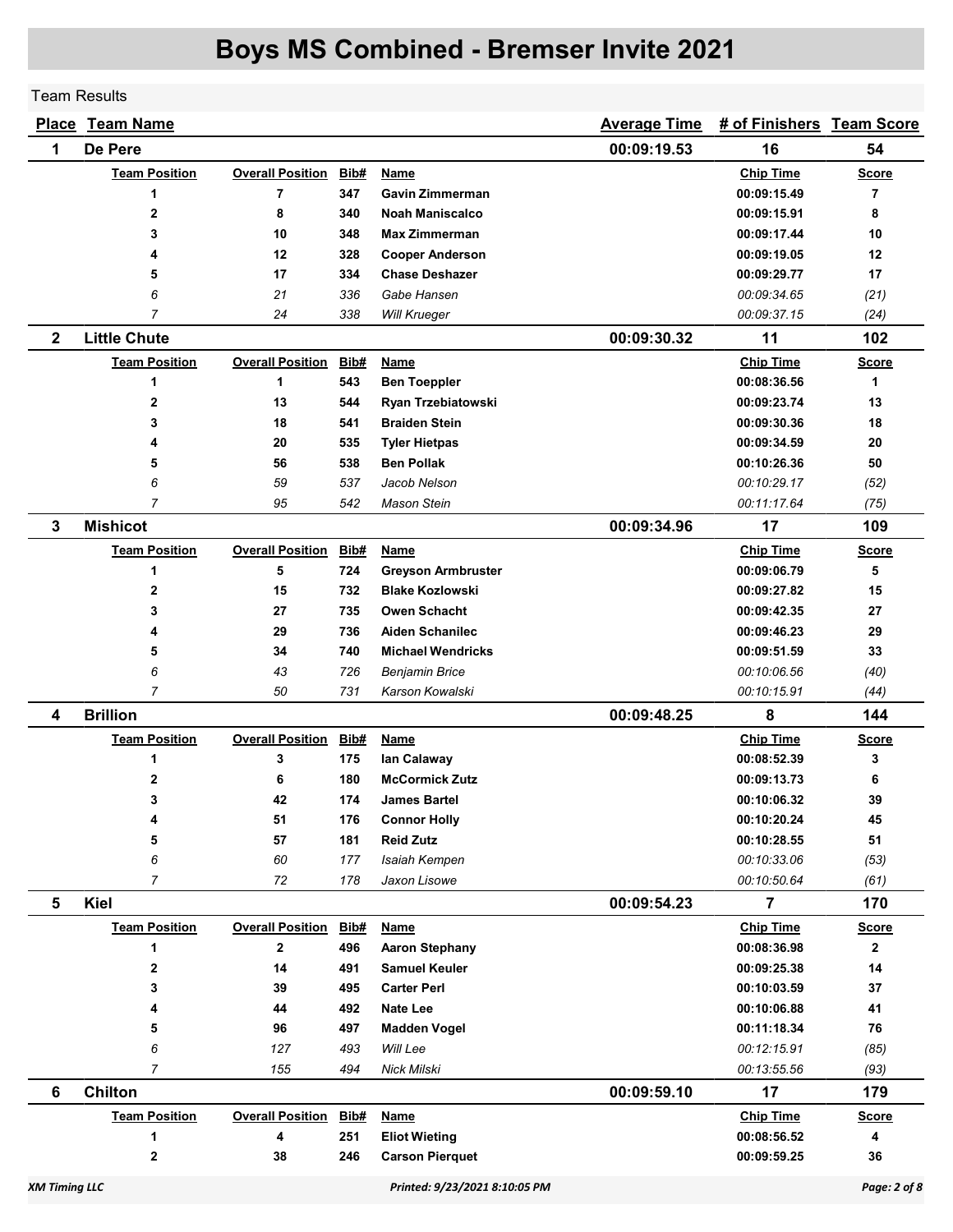| <b>XM Timing LLC</b> |                           |                              |             | Printed: 9/23/2021 8:10:05 PM   |             |                  | Page: 3 of 8 |
|----------------------|---------------------------|------------------------------|-------------|---------------------------------|-------------|------------------|--------------|
|                      | <b>Team Position</b>      | <b>Overall Position Bib#</b> |             | Name                            |             | <b>Chip Time</b> | <b>Score</b> |
| 12                   | <b>Manitowoc Lutheran</b> |                              |             |                                 | 00:10:51.30 | 8                | 305          |
|                      | $\overline{7}$            | 134                          | 976         | Evan Caswell                    |             | 00:12:29.92      | (86)         |
|                      | 6                         | 119                          | 977         | Carl Dvorak                     |             | 00:12:01.96      | (84)         |
|                      | 5                         | 104                          | 978         | <b>Braydon Lowrance-Eischen</b> |             | 00:11:33.86      | 80           |
|                      | 4                         | 83                           | 979         | Lucas Michael                   |             | 00:11:05.87      | 70           |
|                      | 3                         | 67                           | 980         | <b>Cashton Panske</b>           |             | 00:10:45.75      | 57           |
|                      | $\mathbf 2$               | 31                           | 983         | Dane Zimdars                    |             | 00:09:48.35      | 30           |
|                      | 1                         | 26                           | 981         | <b>Nicholas Schubert</b>        |             | 00:09:37.82      | 26           |
|                      | <b>Team Position</b>      | <b>Overall Position</b>      | Bib#        | <b>Name</b>                     |             | <b>Chip Time</b> | <b>Score</b> |
| 11                   | <b>Ozaukee</b>            |                              |             |                                 | 00:10:34.33 | 8                | 263          |
|                      | $\overline{7}$            | 105                          | 650         | <b>Connor Campbell</b>          |             | 00:11:34.21      | (81)         |
|                      | 6                         | 81                           | 652         | Theo Jacobson                   |             | 00:11:04.47      | (68)         |
|                      | 5                         | 66                           | 663         | <b>Jonas Stachovak</b>          |             | 00:10:45.56      | 56           |
|                      | 4                         | 64                           | 664         | <b>Micah Stachovak</b>          |             | 00:10:40.69      | 55           |
|                      | 3                         | 41                           | 659         | <b>Cole Remiker</b>             |             | 00:10:05.02      | 38           |
|                      | 2                         | 35                           | 665         | Reid Stryzewski                 |             | 00:09:57.12      | 34           |
|                      | 1                         | 16                           | 661         | <b>Haiden Schmitz</b>           |             | 00:09:29.60      | 16           |
|                      | <b>Team Position</b>      | <b>Overall Position</b>      | Bib#        | <u>Name</u>                     |             | <b>Chip Time</b> | <b>Score</b> |
| 10                   | <b>Manitowoc</b>          |                              |             |                                 | 00:10:11.60 | 17               | 199          |
|                      | 7                         | 79                           | 622         | Ezra Treml                      |             | 00:11:01.88      | (66)         |
|                      | 6                         | 76                           | 611         | <b>Brayden Duescher</b>         |             | 00:10:55.97      | (64)         |
|                      | 5                         | 75                           | 618         | <b>Caden Piontek</b>            |             | 00:10:54.98      | 63           |
|                      | 4                         | 70                           | 612         | <b>Isaac Gilson</b>             |             | 00:10:49.56      | 60           |
|                      | 3                         | 32                           | 609         | <b>Derek Christoph</b>          |             | 00:09:48.62      | 31           |
|                      | 2                         | 25                           | 613         | <b>Carter Heurkens</b>          |             | 00:09:37.70      | 25           |
|                      | 1                         | 9                            | 621         | <b>Zach Tassoul</b>             |             | 00:09:17.18      | 9            |
|                      | <b>Team Position</b>      | <b>Overall Position</b>      | Bib#        | <b>Name</b>                     |             | <b>Chip Time</b> | <b>Score</b> |
| 9                    | Luxemburg-Casco           |                              |             |                                 | 00:10:05.61 | 14               | 188          |
|                      | 7                         | 135                          | 779         | Gavin Pethan                    |             | 00:12:31.25      | (87)         |
|                      | 6                         | 77                           | 782         | Declan Solamita                 |             | 00:10:57.29      | (65)         |
|                      | 5                         | 68                           | 783         | <b>Keanen Tasch</b>             |             | 00:10:47.72      | 58           |
|                      | 4                         | 63                           | 780         | <b>Gabe Preder</b>              |             | 00:10:39.85      | 54           |
|                      | 3                         | 37                           | 777         | <b>Henry Lewis</b>              |             | 00:09:58.84      | 35           |
|                      | $\mathbf{2}$              | 28                           | 775         | Owen Birschbach                 |             | 00:09:43.31      | 28           |
|                      | 1                         | 11                           | 776         | <b>Landon Kees</b>              |             | 00:09:18.13      | 11           |
|                      | <b>Team Position</b>      | <b>Overall Position</b>      | <b>Bib#</b> | <b>Name</b>                     |             | <b>Chip Time</b> | <b>Score</b> |
| 8                    | <b>New Holstein</b>       |                              |             |                                 | 00:10:05.57 | $\overline{7}$   | 186          |
|                      | $\overline{7}$            | 117                          | 804         | <b>Elliot Stanley</b>           |             | 00:11:55.98      | (83)         |
|                      | 6                         | 89                           | 798         | <b>Ephraim Kremer</b>           |             | 00:11:09.85      | (73)         |
|                      | 5                         | 87                           | 807         | <b>Rodney Wagner</b>            |             | 00:11:07.79      | 71           |
|                      | 4                         | 52                           | 805         | Levi VandenAvond                |             | 00:10:20.68      | 46           |
|                      | 3                         | 23                           | 801         | <b>Diego Martens</b>            |             | 00:09:35.48      | 23           |
|                      | $\mathbf{2}$              | 22                           | 803         | <b>Ben Nier</b>                 |             | 00:09:34.87      | 22           |
|                      | 1                         | 19                           | 806         | <b>Lewis Wagner</b>             |             | 00:09:33.85      | 19           |
|                      | <b>Team Position</b>      | <b>Overall Position</b>      | Bib#        | Name                            |             | <b>Chip Time</b> | <b>Score</b> |
| $\overline{7}$       | <b>NEWCHAA Homeschool</b> |                              |             |                                 | 00:10:02.53 | 9                | 181          |
|                      | $\overline{7}$            | 80                           | 244         | <b>Austin Maske</b>             |             | 00:11:03.18      | (67)         |
|                      | 6                         | 69                           | 249         | Jake Propson                    |             | 00:10:49.25      | (59)         |
|                      | 5                         | 55                           | 252         | Owen Ziegelbauer                |             | 00:10:25.49      | 49           |
|                      | 4                         | 54                           | 238         | <b>Liam Broker</b>              |             | 00:10:23.38      | 48           |
|                      | 3                         | 46                           | 245         | <b>Gavin Opperman</b>           |             | 00:10:10.85      | 42           |
|                      |                           |                              |             |                                 |             |                  |              |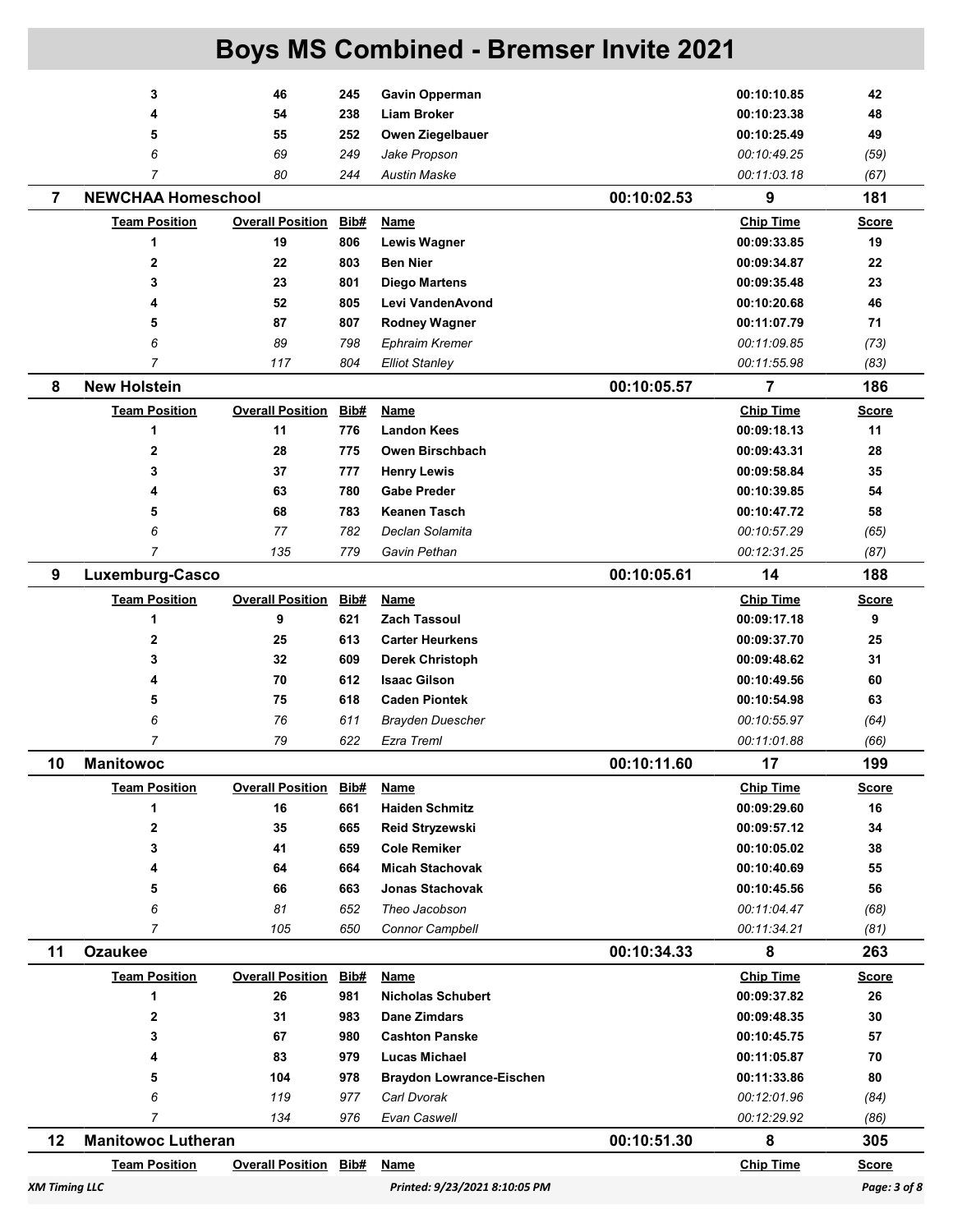|    | 1                    | 48                      | 687  | <b>Maxwell Ciha</b>       |             | 00:10:14.32      | 43           |
|----|----------------------|-------------------------|------|---------------------------|-------------|------------------|--------------|
|    | $\mathbf{2}$         | 53                      | 695  | <b>JJ Sweney</b>          |             | 00:10:23.18      | 47           |
|    | 3                    | 73                      | 691  | <b>Tim Kruschel</b>       |             | 00:10:52.80      | 62           |
|    | 4                    | 90                      | 685  | <b>Emett Brodtke</b>      |             | 00:11:12.80      | 74           |
|    | 5                    | 102                     | 693  | <b>Allan Reis</b>         |             | 00:11:33.40      | 79           |
|    | 6                    | 113                     | 690  | Caleb Holper              |             | 00:11:53.70      | (82)         |
|    | 7                    | 162                     | 688  | <b>Ebbott Fields</b>      |             | 00:14:52.92      | (94)         |
| 13 | Roncalli             |                         |      |                           | 00:11:00.15 | 8                | 328          |
|    | <b>Team Position</b> | <b>Overall Position</b> | Bib# | <b>Name</b>               |             | <b>Chip Time</b> | <b>Score</b> |
|    | 1                    | 33                      | 1060 | <b>Elliott Onesti</b>     |             | 00:09:49.49      | 32           |
|    | 2                    | 82                      | 1056 | <b>Atley Flores</b>       |             | 00:11:04.91      | 69           |
|    | 3                    | 88                      | 1061 | <b>Landon Price</b>       |             | 00:11:07.79      | 72           |
|    | 4                    | 98                      | 1057 | Aiden Junk                |             | 00:11:26.41      | 77           |
|    | 5                    | 101                     | 1054 | <b>Brandon Cayemberg</b>  |             | 00:11:32.13      | 78           |
|    | 6                    | 142                     | 1058 | Maksim Lara               |             | 00:12:55.12      | (90)         |
|    | $\overline{7}$       | 152                     | 1063 | <b>Toby Wizner</b>        |             | 00:13:28.54      | (92)         |
| 14 | <b>Oconto</b>        |                         |      |                           | 00:14:00.63 | 9                | 459          |
|    | <b>Team Position</b> | <b>Overall Position</b> | Bib# | Name                      |             | <b>Chip Time</b> | <b>Score</b> |
|    | 1                    | 139                     | 901  | <b>Cole Last</b>          |             | 00:12:48.65      | 88           |
|    | 2                    | 140                     | 903  | <b>Isaac Rose</b>         |             | 00:12:54.07      | 89           |
|    | 3                    | 149                     | 899  | <b>Christopher Ensing</b> |             | 00:13:24.13      | 91           |
|    | 4                    | 163                     | 904  | <b>Jaxson Trepanier</b>   |             | 00:14:59.72      | 95           |
|    | 5                    | 166                     | 900  | <b>Weston Hebert</b>      |             | 00:15:56.60      | 96           |
|    | 6                    | 173                     | 905  | Jackson Westphal          |             | 00:21:19.25      | (97)         |
|    | $\overline{7}$       | 174                     | 897  | Landon Cruz               |             | 00:21:19.59      | (98)         |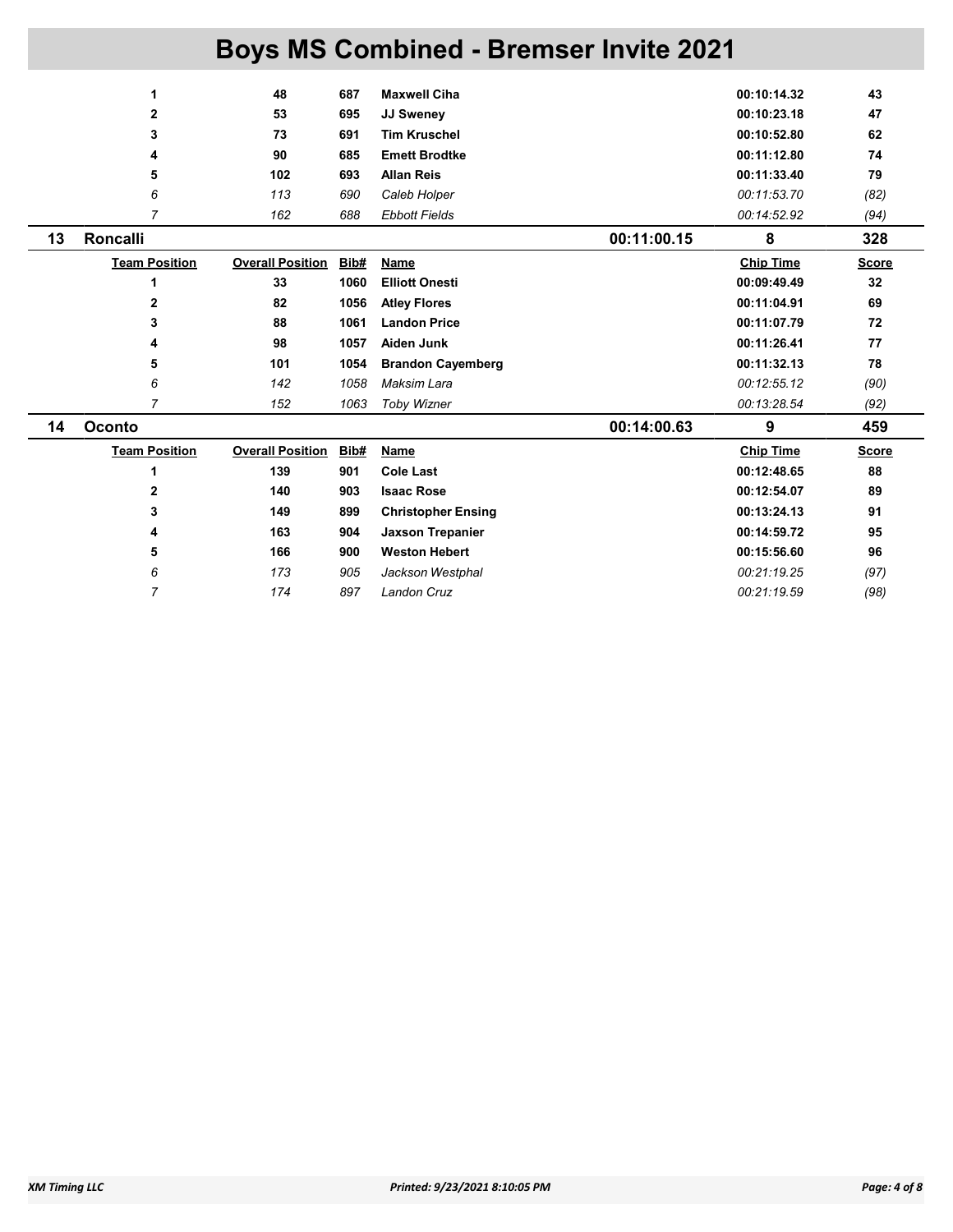#### Individual Overall Results

| <b>Overall</b> |                |      | Score Bib# Name           | <b>Class</b> | <b>Chip Time</b> | <b>Team</b>               |
|----------------|----------------|------|---------------------------|--------------|------------------|---------------------------|
| 1              | 1              | 543  | <b>Ben Toeppler</b>       | 7th          | 00:08:36.56      | <b>Little Chute</b>       |
| 2              | 2              | 496  | <b>Aaron Stephany</b>     | 8th          | 00:08:36.98      | Kiel                      |
| 3              | 3              | 175  | lan Calaway               | 8th          | 00:08:52.39      | <b>Brillion</b>           |
| 4              | 4              | 251  | <b>Eliot Wieting</b>      | 8th          | 00:08:56.52      | Chilton                   |
| 5              | 5              | 724  | <b>Greyson Armbruster</b> | 6th          | 00:09:06.79      | <b>Mishicot</b>           |
| 6              | 6              | 180  | <b>McCormick Zutz</b>     | 8th          | 00:09:13.73      | <b>Brillion</b>           |
| 7              | $\overline{7}$ | 347  | Gavin Zimmerman           | 7th          | 00:09:15.49      | De Pere                   |
| 8              | 8              | 340  | <b>Noah Maniscalco</b>    | 8th          | 00:09:15.91      | De Pere                   |
| 9              | 9              | 621  | <b>Zach Tassoul</b>       | 6th          | 00:09:17.18      | Luxemburg-Casco           |
| 10             | 10             | 348  | <b>Max Zimmerman</b>      | 7th          | 00:09:17.44      | De Pere                   |
| 11             | 11             | 776  | <b>Landon Kees</b>        | 6th          | 00:09:18.13      | <b>New Holstein</b>       |
| 12             | 12             | 328  | <b>Cooper Anderson</b>    | 8th          | 00:09:19.05      | De Pere                   |
| 13             | 13             | 544  | Ryan Trzebiatowski        | 8th          | 00:09:23.74      | <b>Little Chute</b>       |
| 14             | 14             | 491  | <b>Samuel Keuler</b>      | 8th          | 00:09:25.38      | Kiel                      |
| 15             | 15             | 732  | <b>Blake Kozlowski</b>    | 8th          | 00:09:27.82      | <b>Mishicot</b>           |
| 16             | 16             | 661  | <b>Haiden Schmitz</b>     | 6th          | 00:09:29.60      | <b>Manitowoc</b>          |
| 17             | 17             | 334  | <b>Chase Deshazer</b>     | 8th          | 00:09:29.77      | De Pere                   |
| 18             | 18             | 541  | <b>Braiden Stein</b>      | 7th          | 00:09:30.36      | <b>Little Chute</b>       |
| 19             | 19             | 806  | <b>Lewis Wagner</b>       | 8th          | 00:09:33.85      | <b>NEWCHAA Homeschool</b> |
| 20             | 20             | 535  | <b>Tyler Hietpas</b>      | 7th          | 00:09:34.59      | <b>Little Chute</b>       |
| 21             | (21)           | 336  | Gabe Hansen               | 7th          | 00:09:34.65      | De Pere                   |
| 22             | 22             | 803  | <b>Ben Nier</b>           | 8th          | 00:09:34.87      | <b>NEWCHAA Homeschool</b> |
| 23             | 23             | 801  | <b>Diego Martens</b>      | 8th          | 00:09:35.48      | <b>NEWCHAA Homeschool</b> |
| 24             | (24)           | 338  | <b>Will Krueger</b>       | 7th          | 00:09:37.15      | De Pere                   |
| 25             | 25             | 613  | <b>Carter Heurkens</b>    | 8th          | 00:09:37.70      | Luxemburg-Casco           |
| 26             | 26             | 981  | <b>Nicholas Schubert</b>  | 7th          | 00:09:37.82      | Ozaukee                   |
| 27             | 27             | 735  | <b>Owen Schacht</b>       | 7th          | 00:09:42.35      | Mishicot                  |
| 28             | 28             | 775  | Owen Birschbach           | 6th          | 00:09:43.31      | <b>New Holstein</b>       |
| 29             | 29             | 736  | <b>Aiden Schanilec</b>    | 8th          | 00:09:46.23      | <b>Mishicot</b>           |
| 30             | 0              | 335  | Jonah Garot               | 7th          | 00:09:48.01      | De Pere                   |
| 31             | 30             | 983  | Dane Zimdars              | 8th          | 00:09:48.35      | Ozaukee                   |
| 32             | 31             | 609  | <b>Derek Christoph</b>    | 8th          | 00:09:48.62      | Luxemburg-Casco           |
| 33             | 32             | 1060 | <b>Elliott Onesti</b>     | 7th          | 00:09:49.49      | Roncalli                  |
| 34             | 33             | 740  | <b>Michael Wendricks</b>  | 6th          | 00:09:51.59      | <b>Mishicot</b>           |
| 35             | 34             | 665  | Reid Stryzewski           | 7th          | 00:09:57.12      | <b>Manitowoc</b>          |
| 36             | 0              | 341  | <b>Collin Mathies</b>     | 7th          | 00:09:57.54      | De Pere                   |
| 37             | 35             | 777  | <b>Henry Lewis</b>        | 8th          | 00:09:58.84      | <b>New Holstein</b>       |
| 38             | 36             | 246  | <b>Carson Pierquet</b>    | 8th          | 00:09:59.25      | Chilton                   |
| 39             | 37             | 495  | <b>Carter Perl</b>        | 6th          | 00:10:03.59      | Kiel                      |
| 40             | 0              | 344  | <b>Oliver Qualls</b>      | 7th          | 00:10:03.87      | De Pere                   |
| 41             | 38             | 659  | <b>Cole Remiker</b>       | 8th          | 00:10:05.02      | <b>Manitowoc</b>          |
| 42             | 39             | 174  | <b>James Bartel</b>       | 6th          | 00:10:06.32      | <b>Brillion</b>           |
| 43             | (40)           | 726  | <b>Benjamin Brice</b>     | 8th          | 00:10:06.56      | Mishicot                  |
| 44             | 41             | 492  | Nate Lee                  | 8th          | 00:10:06.88      | Kiel                      |
| 45             | 0              | 333  | James Derenne             | 7th          | 00:10:09.48      | De Pere                   |
| 46             | 42             | 245  | <b>Gavin Opperman</b>     | 7th          | 00:10:10.85      | Chilton                   |
| 47             | 0              | 261  | Jake Cullinane-Maleport   | 8th          | 00:10:13.99      | Coleman                   |
| 48             | 43             | 687  | <b>Maxwell Ciha</b>       | 6th          | 00:10:14.32      | <b>Manitowoc Lutheran</b> |
| 49             | 0              | 262  | Alex Meyer                | 6th          | 00:10:15.00      | Coleman                   |
| 50             | (44)           | 731  | Karson Kowalski           | 8th          | 00:10:15.91      | Mishicot                  |
| 51             | 45             | 176  | <b>Connor Holly</b>       | 8th          | 00:10:20.24      | <b>Brillion</b>           |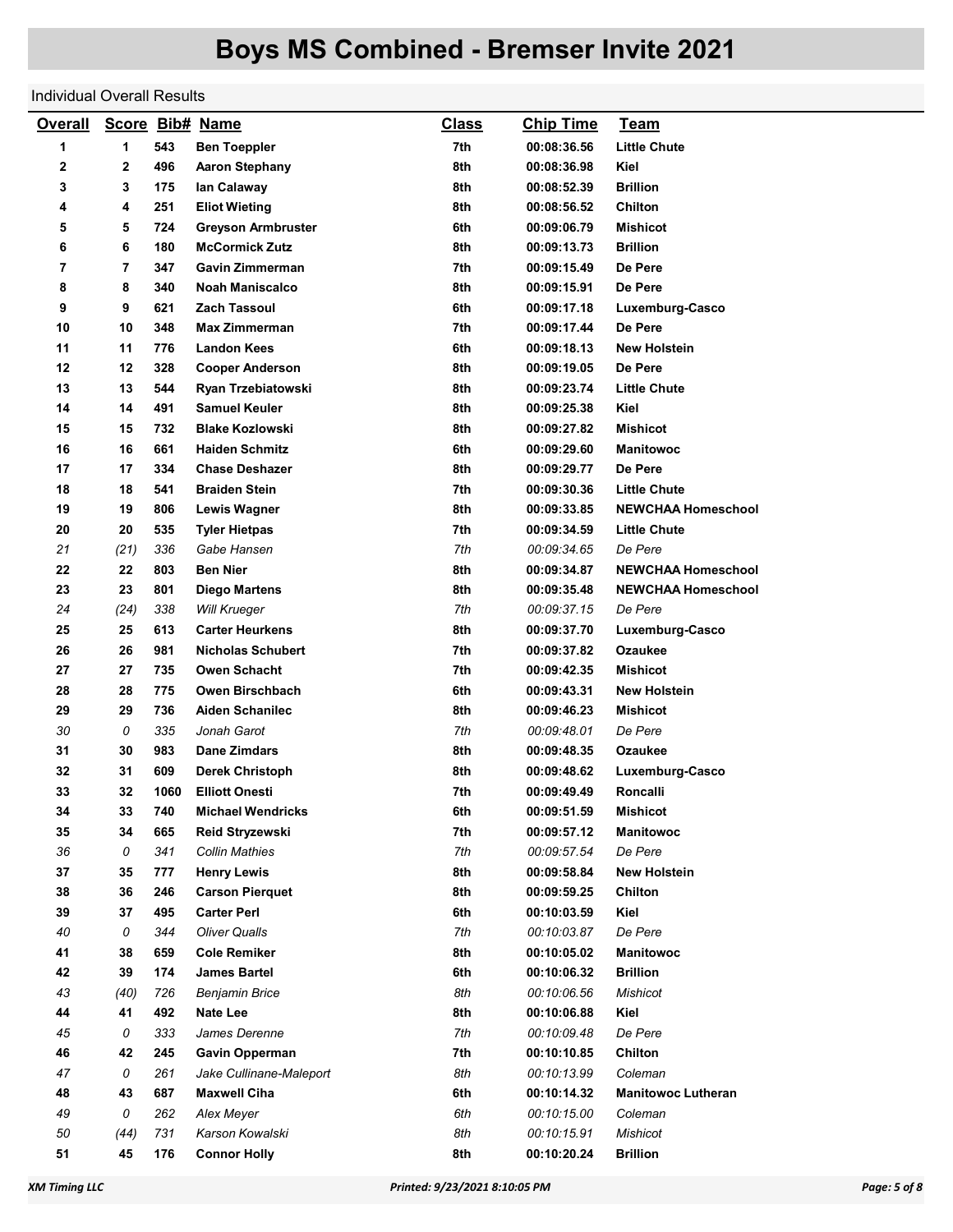| 52  | 46   | 805  | Levi VandenAvond                | 5th | 00:10:20.68 | <b>NEWCHAA Homeschool</b> |
|-----|------|------|---------------------------------|-----|-------------|---------------------------|
| 53  | 47   | 695  | <b>JJ Sweney</b>                | 7th | 00:10:23.18 | <b>Manitowoc Lutheran</b> |
| 54  | 48   | 238  | <b>Liam Broker</b>              | 7th | 00:10:23.38 | <b>Chilton</b>            |
| 55  | 49   | 252  | Owen Ziegelbauer                | 6th | 00:10:25.49 | Chilton                   |
| 56  | 50   | 538  | <b>Ben Pollak</b>               | 6th | 00:10:26.36 | <b>Little Chute</b>       |
| 57  | 51   | 181  | <b>Reid Zutz</b>                | 7th | 00:10:28.55 | <b>Brillion</b>           |
| 58  | 0    | 414  | Kai Nordahl                     | 8th | 00:10:28.74 | Gibraltar                 |
| 59  | (52) | 537  | Jacob Nelson                    | 7th | 00:10:29.17 | <b>Little Chute</b>       |
| 60  | (53) | 177  | Isaiah Kempen                   | 8th | 00:10:33.06 | <b>Brillion</b>           |
| 61  | 0    | 439  | Robin Kunesh                    | 7th | 00:10:33.97 | Kewaunee                  |
| 62  | 0    | 1091 | Nate Hasenjager                 | 7th | 00:10:36.02 | Sevastopol                |
| 63  | 54   | 780  | <b>Gabe Preder</b>              | 6th | 00:10:39.85 | <b>New Holstein</b>       |
| 64  | 55   | 664  | <b>Micah Stachovak</b>          | 8th | 00:10:40.69 | <b>Manitowoc</b>          |
| 65  | 0    | 1094 | Aaron Thomas                    | 6th | 00:10:41.12 | Sevastopol                |
| 66  | 56   | 663  | <b>Jonas Stachovak</b>          | 7th | 00:10:45.56 | <b>Manitowoc</b>          |
| 67  | 57   | 980  | <b>Cashton Panske</b>           | 7th | 00:10:45.75 | Ozaukee                   |
| 68  | 58   | 783  | <b>Keanen Tasch</b>             | 8th | 00:10:47.72 | <b>New Holstein</b>       |
| 69  | (59) | 249  | Jake Propson                    | 6th | 00:10:49.25 | Chilton                   |
| 70  | 60   | 612  | <b>Isaac Gilson</b>             | 6th | 00:10:49.56 | Luxemburg-Casco           |
| 71  | 0    | 1090 | Aiden Baier                     | 7th | 00:10:49.77 | Sevastopol                |
| 72  | (61) | 178  | Jaxon Lisowe                    | 6th | 00:10:50.64 | <b>Brillion</b>           |
| 73  | 62   | 691  | <b>Tim Kruschel</b>             | 6th | 00:10:52.80 | <b>Manitowoc Lutheran</b> |
| 74  | 0    | 1008 | Dylan Clune                     | 6th | 00:10:54.49 | Random Lake               |
| 75  | 63   | 618  | <b>Caden Piontek</b>            | 8th | 00:10:54.98 | Luxemburg-Casco           |
| 76  | (64) | 611  | <b>Brayden Duescher</b>         | 7th | 00:10:55.97 | Luxemburg-Casco           |
| 77  | (65) | 782  | Declan Solamita                 | 6th | 00:10:57.29 | <b>New Holstein</b>       |
| 78  | 0    | 438  | Sam Kraynik                     | 6th | 00:10:58.10 | Kewaunee                  |
| 79  | (66) | 622  | Ezra Treml                      | 6th | 00:11:01.88 | Luxemburg-Casco           |
| 80  | (67) | 244  | <b>Austin Maske</b>             | 5th | 00:11:03.18 | Chilton                   |
| 81  | (68) | 652  | Theo Jacobson                   | 7th | 00:11:04.47 | Manitowoc                 |
| 82  | 69   | 1056 | <b>Atley Flores</b>             | 7th | 00:11:04.91 | Roncalli                  |
| 83  | 70   | 979  | <b>Lucas Michael</b>            | 6th | 00:11:05.87 | Ozaukee                   |
| 84  | 0    | 179  | Caden Mielke                    | 8th | 00:11:06.40 | <b>Brillion</b>           |
| 85  | 0    | 240  | <b>Brody Glynn</b>              | 8th | 00:11:07.01 | Chilton                   |
| 86  | 0    | 728  | Levi Eells                      | 5th | 00:11:07.33 | Mishicot                  |
| 87  | 71   | 807  | <b>Rodney Wagner</b>            | 6th | 00:11:07.79 | <b>NEWCHAA Homeschool</b> |
| 88  | 72   | 1061 | <b>Landon Price</b>             | 8th | 00:11:07.79 | Roncalli                  |
| 89  | (73) | 798  | <b>Ephraim Kremer</b>           | 5th | 00:11:09.85 | NEWCHAA Homeschool        |
| 90  | 74   | 685  | <b>Emett Brodtke</b>            | 8th | 00:11:12.80 | <b>Manitowoc Lutheran</b> |
| 91  | 0    | 733  | Jaxson Novak                    | 5th | 00:11:13.60 | Mishicot                  |
| 92  | 0    | 250  | <b>Ryan Schmitz</b>             | 6th | 00:11:14.26 | Chilton                   |
| 93  | 0    | 739  | <b>Greyson Swetlik</b>          | 5th | 00:11:14.91 | Mishicot                  |
| 94  | 0    | 237  | <b>Dominik Bennett</b>          | 8th | 00:11:16.68 | Chilton                   |
| 95  | (75) | 542  | Mason Stein                     | 6th | 00:11:17.64 | <b>Little Chute</b>       |
| 96  | 76   | 497  | <b>Madden Vogel</b>             | 6th | 00:11:18.34 | Kiel                      |
| 97  | 0    | 617  | <b>Stanley Peot</b>             | 8th | 00:11:23.65 | Luxemburg-Casco           |
| 98  | 77   | 1057 | Aiden Junk                      | 5th | 00:11:26.41 | Roncalli                  |
| 99  | 0    | 427  | Theo Woelfel                    | 6th | 00:11:28.29 | Hilbert                   |
| 100 | 0    | 413  | <b>Emerson Lecy</b>             | 8th | 00:11:31.28 | Gibraltar                 |
| 101 | 78   | 1054 | <b>Brandon Cayemberg</b>        | 7th | 00:11:32.13 | Roncalli                  |
| 102 | 79   | 693  | <b>Allan Reis</b>               | 8th | 00:11:33.40 | <b>Manitowoc Lutheran</b> |
| 103 | 0    | 738  | <b>Ethan Shimek</b>             | 6th | 00:11:33.69 | <b>Mishicot</b>           |
| 104 | 80   | 978  | <b>Braydon Lowrance-Eischen</b> | 7th | 00:11:33.86 | Ozaukee                   |
| 105 | (81) | 650  | Connor Campbell                 | 8th | 00:11:34.21 | Manitowoc                 |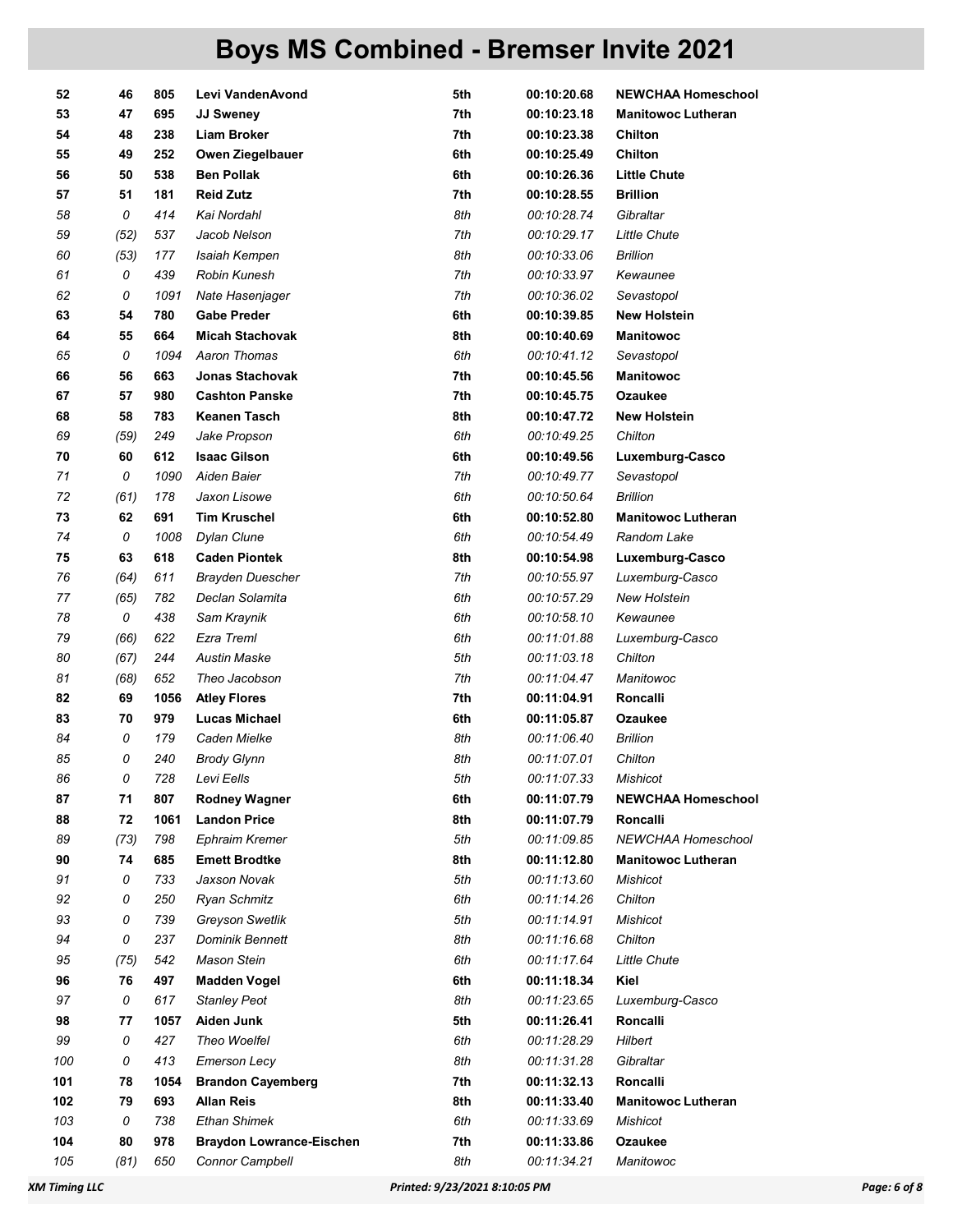| 106 | 0    | 248  | <b>Dustin Popp</b>        | 7th | 00:11:35.23 | Chilton             |
|-----|------|------|---------------------------|-----|-------------|---------------------|
| 107 | 0    | 649  | Benjamin Abler            | 8th | 00:11:35.42 | Manitowoc           |
| 108 | 0    | 1009 | <b>Raul Cruz</b>          | 8th | 00:11:43.60 | Random Lake         |
| 109 | 0    | 614  | <b>Wyatt Hippert</b>      | 7th | 00:11:44.53 | Luxemburg-Casco     |
| 110 | 0    | 666  | <b>Beckam Talley</b>      | 8th | 00:11:50.57 | Manitowoc           |
| 111 | 0    | 440  | Jaylon Mason              | 6th | 00:11:52.56 | Kewaunee            |
| 112 | 0    | 239  | <b>Bennett Geiser</b>     | 8th | 00:11:53.56 | Chilton             |
| 113 | (82) | 690  | Caleb Holper              | 5th | 00:11:53.70 | Manitowoc Lutheran  |
| 114 | 0    | 616  | Max Otradovec             | 6th | 00:11:54.22 | Luxemburg-Casco     |
| 115 | 0    | 620  | <b>Grant Schmall</b>      | 7th | 00:11:54.71 | Luxemburg-Casco     |
| 116 | 0    | 236  | Aiden Bangart             | 7th | 00:11:55.41 | Chilton             |
| 117 | (83) | 804  | <b>Elliot Stanley</b>     | 6th | 00:11:55.98 | NEWCHAA Homeschool  |
| 118 | 0    | 657  | Nicholas Minikel          | 6th | 00:11:56.97 | Manitowoc           |
| 119 | (84) | 977  | Carl Dvorak               | 7th | 00:12:01.96 | Ozaukee             |
| 120 | 0    | 651  | Chase Dumke               | 6th | 00:12:02.02 | Manitowoc           |
| 121 | 0    | 800  | <b>Theo Main</b>          | 6th | 00:12:09.84 | NEWCHAA Homeschool  |
| 122 | 0    | 796  | Seamus Delaney            | 6th | 00:12:10.03 | NEWCHAA Homeschool  |
| 123 | 0    | 247  | <b>Owen Platner</b>       | 6th | 00:12:11.53 | Chilton             |
| 124 | 0    | 660  | <b>Bradey Reno</b>        | 6th | 00:12:12.48 | Manitowoc           |
| 125 | 0    | 1092 | Paxton Linnan             | 6th | 00:12:13.16 | Sevastopol          |
| 126 | 0    | 729  | Zach Johanek              | 6th | 00:12:14.03 | Mishicot            |
| 127 | (85) | 493  | Will Lee                  | 7th | 00:12:15.91 | Kiel                |
| 128 | 0    | 658  | Grayson Mirsberger        | 6th | 00:12:16.71 | Manitowoc           |
| 129 | 0    | 1034 | Russell Baroun            | 5th | 00:12:19.50 | Reedsville          |
| 130 | 0    | 540  | Adam Stanislawski         | 6th | 00:12:19.81 | <b>Little Chute</b> |
| 131 | 0    | 536  | lan Keiler                | 8th | 00:12:20.94 | <b>Little Chute</b> |
| 132 | 0    | 608  | <b>Gabriel Brunette</b>   | 6th | 00:12:21.52 | Luxemburg-Casco     |
| 133 | 0    | 426  | Brandin Van Hoof          | 7th | 00:12:21.81 | Hilbert             |
| 134 | (86) | 976  | Evan Caswell              | 6th | 00:12:29.92 | Ozaukee             |
| 135 | (87) | 779  | Gavin Pethan              | 7th | 00:12:31.25 | <b>New Holstein</b> |
| 136 | 0    | 655  | Evan Kunz                 | 8th | 00:12:34.38 | Manitowoc           |
| 137 | 0    | 1182 | Noah Pytleski             | 6th | 00:12:40.22 | Sturgeon Bay        |
| 138 | 0    | 343  | <b>Ansh Patel</b>         | 8th | 00:12:44.38 | De Pere             |
| 139 | 88   | 901  | <b>Cole Last</b>          | 5th | 00:12:48.65 | Oconto              |
| 140 | 89   | 903  | <b>Isaac Rose</b>         | 6th | 00:12:54.07 | Oconto              |
| 141 | 0    | 725  | Cole Biely                | 7th | 00:12:54.65 | Mishicot            |
| 142 | (90) | 1058 | Maksim Lara               | 5th | 00:12:55.12 | Roncalli            |
| 143 | 0    | 425  | <b>Oliver Schulz</b>      | 8th | 00:12:56.19 | Hilbert             |
| 144 | 0    | 730  | Lewis Kamien              | 5th | 00:12:57.23 | <b>Mishicot</b>     |
| 145 | 0    | 545  | Calibor Welhouse          | 6th | 00:13:02.30 | <b>Little Chute</b> |
| 146 | 0    | 734  | <b>Dominic Olson</b>      | 6th | 00:13:03.41 | Mishicot            |
| 147 | 0    | 330  | Maxim Boettcher           | 7th | 00:13:14.13 | De Pere             |
| 148 | 0    | 339  | Mason Long                | 7th | 00:13:18.35 | De Pere             |
| 149 | 91   | 899  | <b>Christopher Ensing</b> | 6th | 00:13:24.13 | Oconto              |
| 150 | 0    | 243  | <b>Nick Koehler</b>       | 5th | 00:13:26.81 | Chilton             |
| 151 | 0    | 727  | Jude Campion              | 6th | 00:13:27.55 | Mishicot            |
| 152 | (92) | 1063 | <b>Toby Wizner</b>        | 8th | 00:13:28.54 | Roncalli            |
| 153 | 0    | 615  | <b>Owen Mears</b>         | 6th | 00:13:39.69 | Luxemburg-Casco     |
| 154 | 0    | 1059 | Kaeden McDonell           | 5th | 00:13:49.51 | Roncalli            |
| 155 | (93) | 494  | Nick Milski               | 7th | 00:13:55.56 | Kiel                |
| 156 | 0    | 1215 | Jeremy Roberts            | 5th | 00:14:00.74 | <b>Two Rivers</b>   |
| 157 | 0    | 331  | Jonas Campbell            | 8th | 00:14:07.40 | De Pere             |
| 158 | 0    | 346  | Will VanderLoop           | 7th | 00:14:09.15 | De Pere             |
| 159 | 0    | 610  | Terran Dart               | 7th | 00:14:15.33 | Luxemburg-Casco     |